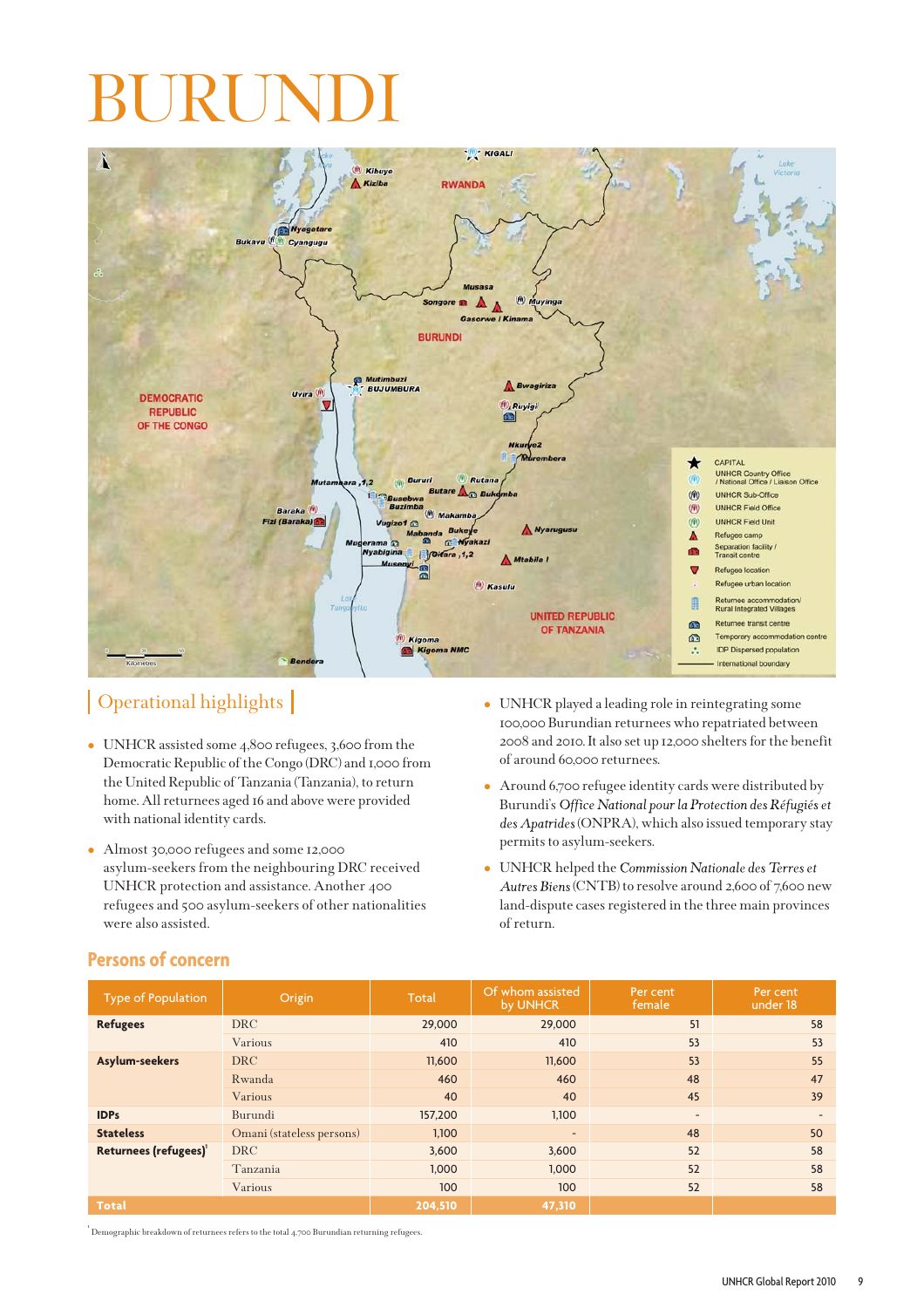- Almost 200 people were referred for resettlement in 2010 and some 130 departed to their new homes in Canada, Sweden, Norway and the United States.

# Working environment

Burundi's election process met its first hurdle in May, when 13 opposition parties withdrew from the contest after rejecting the outcome of communal polls. The remainder of the campaign was dominated by the main party, led by the incumbent president. The post-electoral period has been characterized by clashes between the ruling and opposition parties and by recurrent rumours of the formation of a new rebel movement based in the neighbouring DRC. Human rights organizations and the media also report arbitrary arrests, torture and extra-judicial killings.

Threats of attacks by terrorist groups have added to Burundi's security concerns. However, neither refugees nor returnees have been violently targeted although land conflicts have at times presented a source of insecurity for some returnees. Measures taken by the Government to address these problems and to decentralize the administration of land have culminated in a draft land law which is currently before Parliament.

The economic situation continues to be extremely precarious, and steady price rises have led to civil unrest. With two-thirds of the population living below the poverty line, food insecurity is a major concern. Eleven of the country's 17 provinces have suffered from food shortages since the beginning of 2010.

## Achievements and impact

## *Main objectives and targets*

UNHCR's main objectives for 2010 were to facilitate the reintegration of some 100,000 Burundian returnees who repatriated voluntarily between 2008 and 2010. It aimed to do so by providing them with shelter and by supporting efforts to mediate and resolve land disputes. Other important objectives were to promote the voluntary return of Burundian refugees; to strengthen the capacity of the government bodies responsible for the protection of refugees, returnees and other persons of concern; and to provide refugees with material assistance while helping to enhance their self-reliance.

### **Favourable protection environment**

- $\bullet$  Supported by UNHCR, the Government created the National Office for the Protection of Refugees and Stateless Persons (ONPRA). As this is a new structure, more technical expertise is needed in order to meet international protection standards.
- By the end of 2010, some 4,600 asylum-seekers had undergone RSD, which helped to regularize both new arrivals and cases stemming from the verification exercise conducted in April 2010. The number of new refugees and asylum-seekers rose by 15 per cent in 2010.
- The principle of *non-refoulement* was globally respected and asylum space was ensured in Burundi. Some 6,700 refugee identity cards were produced for delivery by the Government of Burundi through ONPRA.

#### **Fair protection processes**

- UNHCR supported the registration of all new Congolese refugees arriving from areas affected by conflict. These ongoing arrivals accounted for a 15 per cent increase in the refugee population in Burundi and created a backlog of cases. In the course of 2010, some 1,100 dossiers representing 5,200 asylum-seekers were processed and 26 appeals examined.
- Training provided for RSD officers included a course on asylum organized by the Belgian Commissariat général aux réfugiés et apatrides. A registration exercise conducted for



urban refugees and asylum-seekers showed increases of 56 and 90 per cent respectively. The registration was followed by the issuance of refugee identity documents, including for those refugees transferred to the camp from the urban area.

#### **Security from violence and exploitation**

- UNHCR established a partnership with the International Rescue Committee to initiate a programme to combat sexual and gender-based violence (SGBV) in all three refugee camps. The objectives of the project are to expand understanding of SGBV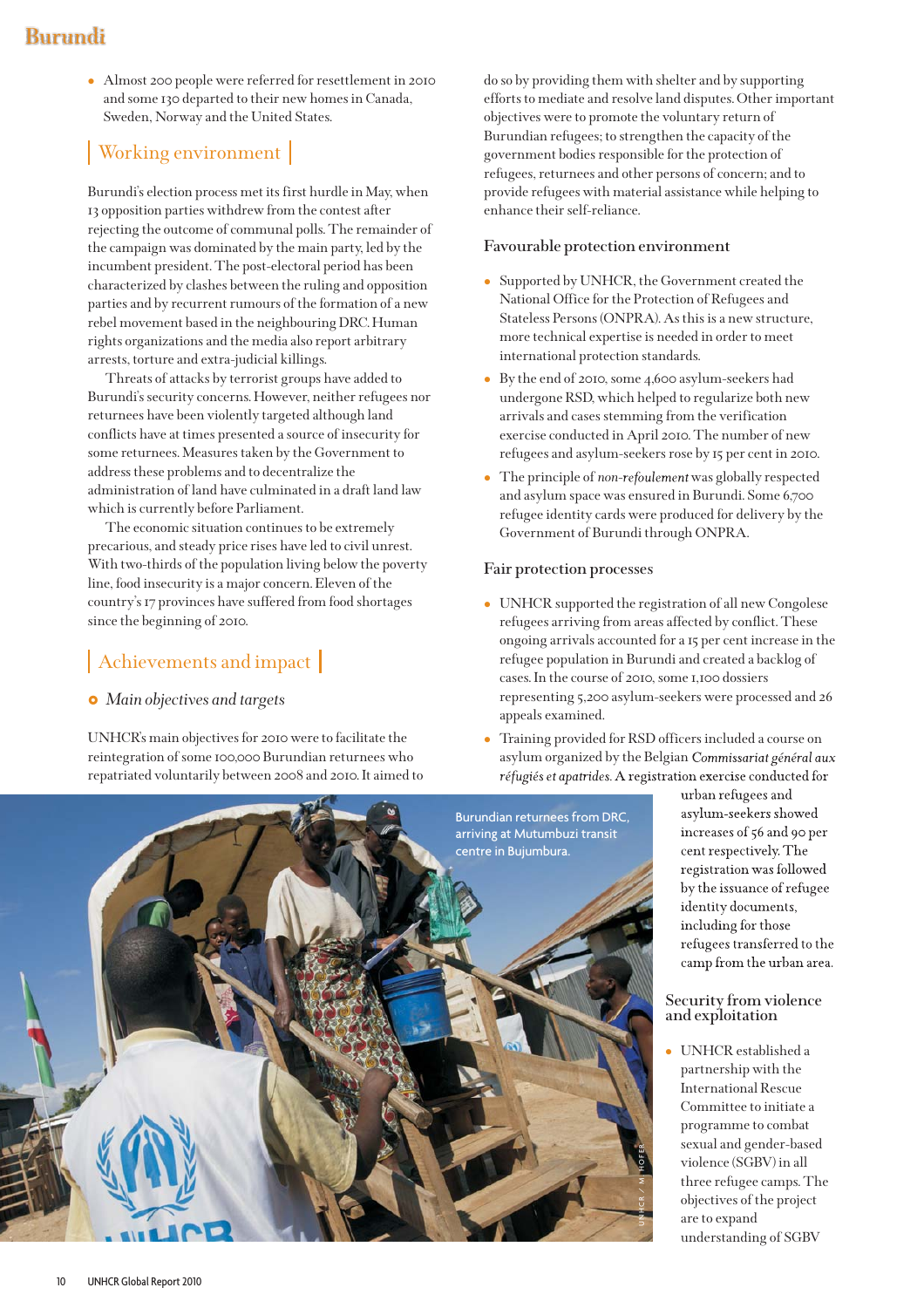among partners working in this domain; improve reporting; strengthen coordination between protection and community services; ensure systematic registration of cases in the database; and monitor action taken by the police against offenders. A drop-in centre has also been constructed in each of the three refugee camps.

#### **Basic needs and services**

- All refugee children living in camps were assured free primary education and almost 80 per cent of school-age children were enrolled in school. Fifty-nine DAFI scholarships were awarded. Kindergartens and primary and secondary schools were opened in the newly established refugee camp at Bwagiriza, with girls making up 47 per cent of the pupils. By allowing at least 10 per cent of pre-school admissions to be for Burundian children, UNHCR sought to reinforce co-existence between those in the camps and their hosts in the surrounding community. Almost 6,800 pupils were registered and all received school materials.
- All returnee children had access to free primary education and all secondary students were assisted for the first two years after return. Additional classrooms were constructed in three secondary schools in the main areas of return in the south of the country. Fifty-three of the 59 DAFI scholarships awarded for tertiary education in various disciplines in 2010 benefited returnee students (38 male and 15 female). Some 150 teachers were trained to teach French and Kirundi as foreign languages, which benefited 770 students, of whom 351 were girls. Some 860 urban refugees were enrolled at the primary and secondary levels, and two centres for professional and literacy training were supported.
- The construction of two integrated rural villages brought the total built since 2008 to eight. UNHCR provided 800 letters for householders to indicate their ownership of their homes, thereby enabling them to embark on the lengthy process of obtaining a land title.
- In the camps, some 650 houses were constructed and 370 latrines, 85 showers and 21 classrooms renovated. A drop-in centre for women was also constructed in each camp. In Gasorwe camp, the installation of a pump increased the availability of water to an average of 16 litres per person per day.
- Medical assistance was available for all persons of concern. A campaign on the prevention of HIV and AIDS was undertaken in collaboration with partners. Free testing for HIV and AIDS was provided and 30 health educators were trained. Some 250 pregnant women received the free tests and those found infected were given medical assistance.

## **Community participation and self-management**

- In 2010, a participatory assessment was organized in all refugee camps and returnee areas in close collaboration with partners. The findings of the assessment were incorporated in the operational plan, and activities were carried out with the objective of mobilizing refugees and strengthening their participation in community affairs.

UNHCR assisted its government counterpart to organize elections to the refugee committees and sub-committees in all the refugee camps. The committees were trained to promote the participation of refugees in camp management.

### **Durable solutions**

- Despite an intensive information campaign and an increase in cash grants, the planned return of 10,000 Burundian refugees from Tanzania did not materialize. At the end of 2010, only some 1,000 had opted to return home. A contingency plan was developed to ensure preparedness for any eventual return of the more than 37,000 Burundian refugees currently in Mtabila Camp in Tanzania.
- Some 3,640 Burundians returned from the DRC, while almost 1,100 Congolese refugees repatriated voluntarily to the DRC in 2010. Over 2,000 national identity cards were given to returnees aged 16 and above to facilitate their free movement and enjoyment of other rights.
- UNHCR resolved protection incidents and conflicts registered through returnee-monitoring exercises and gave legal assistance to some 570 people. Of the almost 60 returnees in detention, more than half were freed. The CNTB (land commission) decentralized and reinforced its field presence, registering some 7,550 new land conflicts (for a cumulative total of almost 13,600), of which it resolved nearly 2,600. Forty-four training sessions on conflict management and legal issues were organized for over 1,000 community leaders and communal administrators.

#### **External Relations**

- In 2010, the Office raised funds from ECHO, DFID and the Governments of Belgium, Germany and Japan, through its field-based activities. These contributions correspond to 60 per cent of UNHCR Burundi operational budget.

#### **Logistics and operations support**

- UNHCR assisted more than 4,600 returnees and provided transport for them and their belongings to their final destinations in Burundi.

# | Constraints |

More than 37,000 Burundian refugees remaining in Tanzania's Mtabila Camp are still reluctant to return despite the incentives offered to them by UNHCR. The reluctance of the refugees to return affected planned activities, including the construction of peace villages. Out of the five villages planned, only two were completed.

Post-election violence contributed to the reluctance of Burundian refugees to return home. For those who did, the extremely precarious economic environment, continuing price hikes and civil unrest hindered smooth reintegration. Access to land continued to be a major obstacle to reintegration, particularly in the three main provinces of return in the southern part of the country.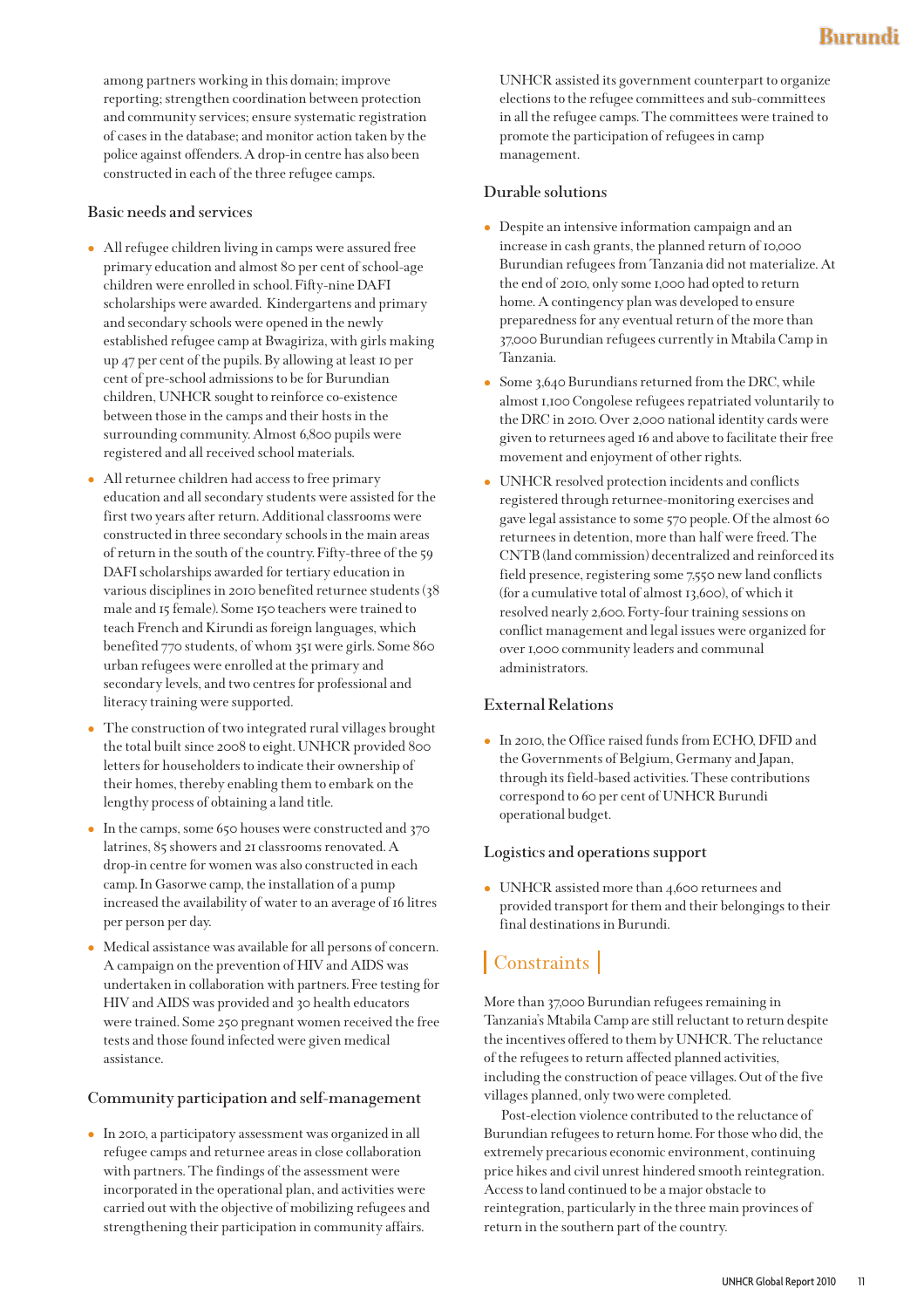# Financial information

Enough funding was available to implement prioritized activities for persons of concern. Resource mobilization at the field level was successful and contributed to more than 60 per cent of the operations budget. However, some planned activities, notably the construction of integrated rural villages, could not be implemented due to administrative constraints. Of the five villages planned, only two were constructed due to delays in the allocation of suitable sites, leaving a significant amount of the budget unspent at the end of the year.

## Organization and implementation

The operation in Burundi was managed by a branch office in Bujumbura which exercised overall country-level supervision, two sub-offices in Makamba and Muyinga and a field office in Ruyigi. Two field satellite offices in Bururi and Rutana operated under the responsibility of the sub-office in Makamba. The offices were staffed by 155 personnel, including 23 international and 115 national staff, 14 UNVs, one JPO and two consultants. The location of the offices allowed them to ensure proper coverage of refugees, monitor return locations, and coordinate and implement reintegration activities. New office premises in Bujumbura met security requirements and provided improved working conditions for staff.

## UNHCR's presence in 2010

Number of offices **6**

| $\Box$ Total staff | 155 |
|--------------------|-----|
| International      | ን3  |
| National           | 115 |
| <b>JPOs</b>        |     |
| <b>UNVs</b>        | 14  |
| Others             |     |
|                    |     |

# | Working with others |

UNHCR and other UN agencies in Burundi worked within a unified framework for the security, safety and well-being of all UN and partner staff. MOSS and MORSS compliance by agencies was regularly monitored by security officers who also worked together to update security/evacuation plans. UNHCR and the Human Rights Office of the UN Integrated Office in Burundi (BINUB) jointly led the protection sector under the cluster approach.

## Overall assessment

Burundian refugees in Tanzania's Mtabila Camp are still reluctant to return despite incentives. The limited enthusiasm for return among Congolese refugees is also a concern, but in their case UNHCR is only facilitating voluntary repatriation, not promoting it. The repatriation of Burundian refugees in the DRC is proving more successful,

with a constant flow of candidates having presented themselves since the beginning of the operation in late 2010.

UNHCR met all its objectives as regards assistance during the return phase (legal documentation, return packages, shelter, etc.). However, reintegration projects were not fully implemented owing to land conflicts, the inaccessibility of some tracts, lack of access to education and health facilities and a dearth of opportunities for income-generating activities. The provision of basic assistance to refugees in camps was satisfactory, but problems such as dependency on assistance, insufficient and unstable incomes, as well as sexual and gender-based violence need to be addressed.

## **Partners**

#### **Implementing partners**

**Government:** Ministère de l'Intérieur (Office National pour la<br>Protection des Réfugiés et des Apatrides, Centre National d'Identification), Ministère de la Solidarité Nationale, des Droits de , la Personne Humaine et du Genre (Projet d'Appui au Rapatriement et à la Réintégration des Sinistrés-PARESI), Commission Nationale des Terres et Autres Biens

**NGOs:** African Centre for the Constructive Resolution of Disputes (ACCORD), African Humanitarian Action, Association des femmes juristes, Conseil<br>pour l'Education et le Développement, Fédération Nationale des Coopératives d'Epargne et de Crédit du Burundi, Handicap , International (France), International Rescue Committee, Ligue Iteka, Norwegian Refugee Council, Stop SIDA, Transcultural Psychosocial Organization – Health Net International, World Outreach Initiatives

**Others:** Deutsche Gesellschaft für Technische Zusammenarbeit

#### **Operational partners**

**NGOs:** Norwegian Refugee Council, Refugee Education Trust, *Solidarités International*

**Others:** The Integrated UN Mission in Burundi (BINUB), FAO, WFP, UNICEF, WHO, ICRC



## **Expenditure in Burundi 2006 - 2010**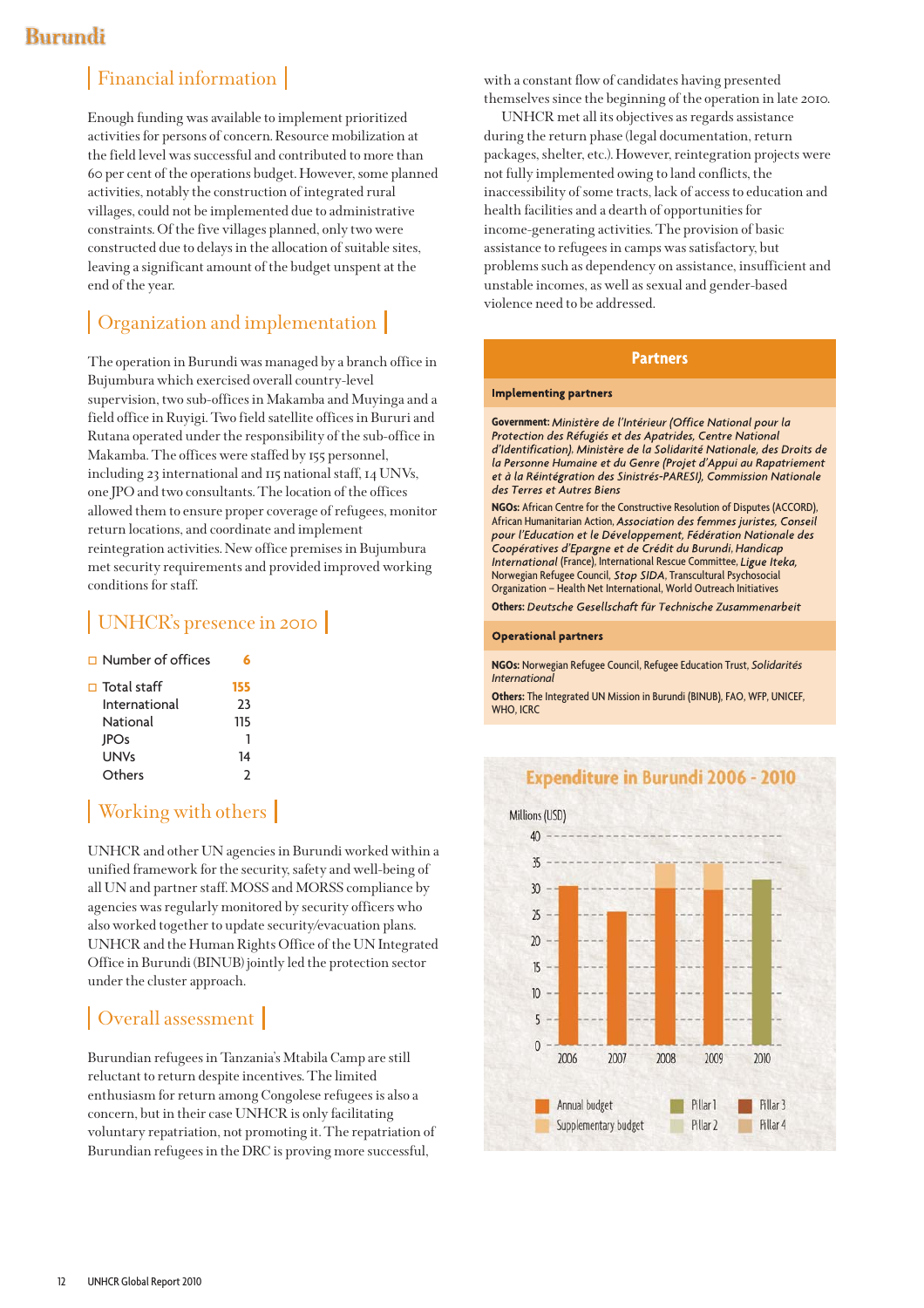## **Budget, income and expenditure in Burundi** | USD

|                                             | PILLAR 1<br>Refugee<br>programme | PILLAR <sub>2</sub><br><b>Stateless</b><br>programme | PILLAR 3<br>Reintegration<br>projects | PILLAR 4<br><b>IDP</b><br>projects | Total      |  |
|---------------------------------------------|----------------------------------|------------------------------------------------------|---------------------------------------|------------------------------------|------------|--|
| <b>FINAL BUDGET</b>                         | 33,980,004                       | 74,933                                               | 940,014                               | 44,652                             | 35,039,603 |  |
|                                             |                                  |                                                      |                                       |                                    |            |  |
| Income from contributions'                  | 17,881,047                       | $\mathsf 0$                                          | $\mathbf 0$                           | $\mathbf 0$                        | 17,881,047 |  |
| Other funds available                       | 13,765,963                       | 31,727                                               | $\mathbf 0$                           | 39,792                             | 13,837,482 |  |
| TOTAL FUNDS AVAILABLE                       | 31,647,010                       | 31,727                                               | $\bullet$                             | 39,792                             | 31,718,529 |  |
|                                             |                                  |                                                      |                                       |                                    |            |  |
| EXPENDITURE BREAKDOWN                       |                                  |                                                      |                                       |                                    |            |  |
| Favourable protection environment           |                                  |                                                      |                                       |                                    |            |  |
| National legal framework                    | 125,386                          | 3,206                                                | $\mathbf{O}$                          | $\mathbf 0$                        | 128,592    |  |
| National administrative framework           | 168,019                          | 3,206                                                | $\mathbf{0}$                          | 7,437                              | 178,661    |  |
| National and regional migration policy      | 24,916                           | 3,206                                                | $\mathbf{0}$                          | $\mathbf 0$                        | 28,122     |  |
| Prevention of statelessness                 | $\mathbf 0$                      | 3,206                                                | $\mathbf{O}$                          | $\mathbf 0$                        | 3,206      |  |
| Co-operation with partners                  | 181,314                          | $\mathsf{o}$                                         | $\mathbf{O}$                          | 7,437                              | 188,750    |  |
| Public attitudes towards persons of concern | 86,714                           | $\mathbf 0$                                          | $\overline{0}$                        | $\Omega$                           | 86,714     |  |
| Non-refoulement                             | 79,341                           | $\mathbf 0$                                          | $\overline{0}$                        | $\mathbf 0$                        | 79,341     |  |
| Environmental protection                    | 429,768                          | $\mathbf{O}$                                         | 0                                     | $\mathbf 0$                        | 429,768    |  |
| <b>Subtotal</b>                             | 1,095,457                        | 12,825                                               | $\bullet$                             | 14,873                             | 1,123,155  |  |
| Fair protection processes and documentation |                                  |                                                      |                                       |                                    |            |  |
| Reception conditions                        | 160,723                          | $\mathbf 0$                                          | $\mathbf{0}$                          | $\mathbf 0$                        | 160,723    |  |
| Registration and profiling                  | 814,200                          | 0                                                    | $\mathbf 0$                           | 12,460                             | 826,660    |  |
| Access to asylum procedures                 | 26,842                           | $\mathsf{O}$                                         | $\mathbf{O}$                          | $\mathbf 0$                        | 26,842     |  |
| Fair and efficient status determination     | 191,082                          | $\mathsf{O}$                                         | $\overline{0}$                        | $\mathbf{O}$                       | 191,082    |  |
| Family reunification                        | 114,777                          | $\mathsf{O}$                                         | $\overline{0}$                        | $\mathbf{O}$                       | 114,777    |  |
| Individual documentation                    | 418,739                          | $\mathbf 0$                                          | $\mathbf{0}$                          | $\mathbf{O}$                       | 418,739    |  |
| Civil status documentation                  | 83,523                           | $\mathsf{O}$                                         | 0                                     | $\mathbf 0$                        | 83,523     |  |
| <b>Subtotal</b>                             | 1,809,886                        | $\mathbf{o}$                                         | $\bullet$                             | 12,460                             | 1,822,346  |  |
| Security from violence and exploitation     |                                  |                                                      |                                       |                                    |            |  |
| Law enforcement                             | 129,294                          | $\mathsf 0$                                          | $\mathbf 0$                           | $\mathsf{O}\xspace$                | 129,294    |  |
| Community security management system        | 73,920                           | 0                                                    | $\mathsf{O}\xspace$                   | $\mathsf{O}\xspace$                | 73,920     |  |
| Gender-based violence                       | 340,264                          | $\mathsf{O}$                                         | $\mathsf{O}$                          | $\mathsf{O}\xspace$                | 340,264    |  |
| Protection of children                      | 379,874                          | 0                                                    | 0                                     | $\mathsf{O}\xspace$                | 379,874    |  |
| Freedom of movement                         | 54,191                           | $\mathsf{o}$                                         | $\mathbf 0$                           | $\mathbf 0$                        | 54,191     |  |
| Non-arbitrary detention                     | 121,592                          | $\mathsf{O}$                                         | $\mathbf 0$                           | $\mathsf{O}\xspace$                | 121,592    |  |
| Access to legal remedies                    | 298,234                          | $\mathsf{o}$                                         | $\mathsf{o}$                          | $\mathsf{O}$                       | 298,234    |  |
| <b>Subtotal</b>                             | 1,397,369                        | $\bullet$                                            | 0                                     | 0                                  | 1,397,369  |  |
| Basic needs and essential services          |                                  |                                                      |                                       |                                    |            |  |
| Food security                               | 138,264                          | $\mathsf 0$                                          | $\mathsf{O}\xspace$                   | $\mathsf{O}\xspace$                | 138,264    |  |
| Nutrition                                   | 112,060                          | $\mathsf{o}$                                         | $\mathsf{o}$                          | $\mathsf{o}$                       | 112,060    |  |
| Water                                       | 306,812                          | $\mathsf{o}$                                         | $\mathsf{o}$                          | $\mathsf{o}$                       | 306,812    |  |
| Shelter and other infrastructure            | 6,219,680                        | $\mathsf{O}$                                         | 0                                     | $\mathsf{O}\xspace$                | 6,219,680  |  |
| Basic domestic and hygiene items            | 550,759                          | $\mathsf{o}$                                         | $\mathsf{o}$                          | $\mathbf 0$                        | 550,759    |  |
| Primary health care                         | 1,370,984                        | $\mathsf{O}$                                         | 0                                     | $\mathsf{O}\xspace$                | 1,370,984  |  |
| HIV and AIDS                                | 275,067                          | $\mathsf{o}$                                         | $\mathsf{o}$                          | $\mathsf{O}$                       | 275,067    |  |
| Education                                   | 1,094,259                        | $\mathsf{o}$                                         | $\mathsf{O}\xspace$                   | $\mathsf{o}$                       | 1,094,259  |  |
| Sanitation services                         | 139,299                          | 0                                                    | 0                                     | $\pmb{0}$                          | 139,299    |  |
| Services for groups with specific needs     | 619,652                          | 0                                                    | $\mathsf{O}\xspace$                   | $\mathsf{O}$                       | 619,652    |  |
| Subtotal                                    | 10,826,835                       | $\mathbf 0$                                          | $\mathbf 0$                           | $\bullet$                          | 10,826,835 |  |